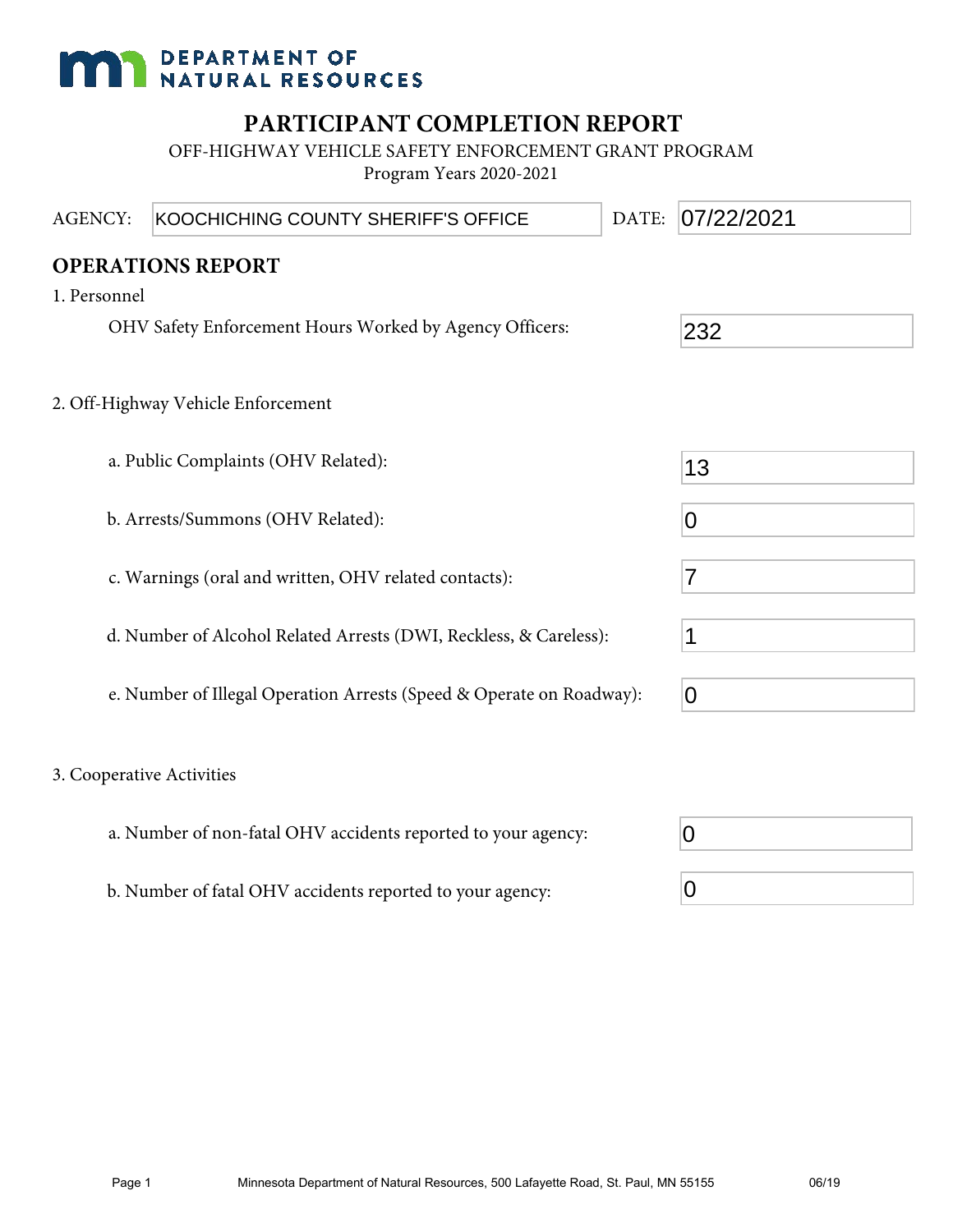#### 4. Cooperative Activities

a. Include a narrative on the Off-Highway Vehicle Training and Education Projects/Efforts that your Agency accomplished or participated in during this fiscal year.

N/A

b. Include a narrative on your agency participation in DNR Off-Highway Vehicle Enforcement activities during the past fiscal year. This includes participation in training classes, and collaboration with local Conservation Officers.

N/A

### **FISCAL REPORT**

#### GROUP 1: PERSONNEL

| Personnel | Number of Officers | <b>Agency Funds</b> | State Funds | <b>Total Cost</b> |
|-----------|--------------------|---------------------|-------------|-------------------|
| Full-Time | 10                 |                     | 13416.28    | 13416.28          |
| Part-Time | 2                  |                     |             |                   |
| Sub-Total | 12                 |                     | 13416.28    | 13416.28          |

#### GROUP 2: SUPPLIES AND EXPENSES

| Itemized Expenses (Itemized) | <b>Agency Funds</b> | State Funds | <b>Total Costs</b> |
|------------------------------|---------------------|-------------|--------------------|
| <b>REPAIRS</b>               |                     | 704.04      | 704.04             |
| <b>BATTERIES</b>             |                     | 260.83      | 260.83             |
| <b>FUEL</b>                  |                     | 101.55      | 101.55             |
| Sub-Total                    |                     |             |                    |